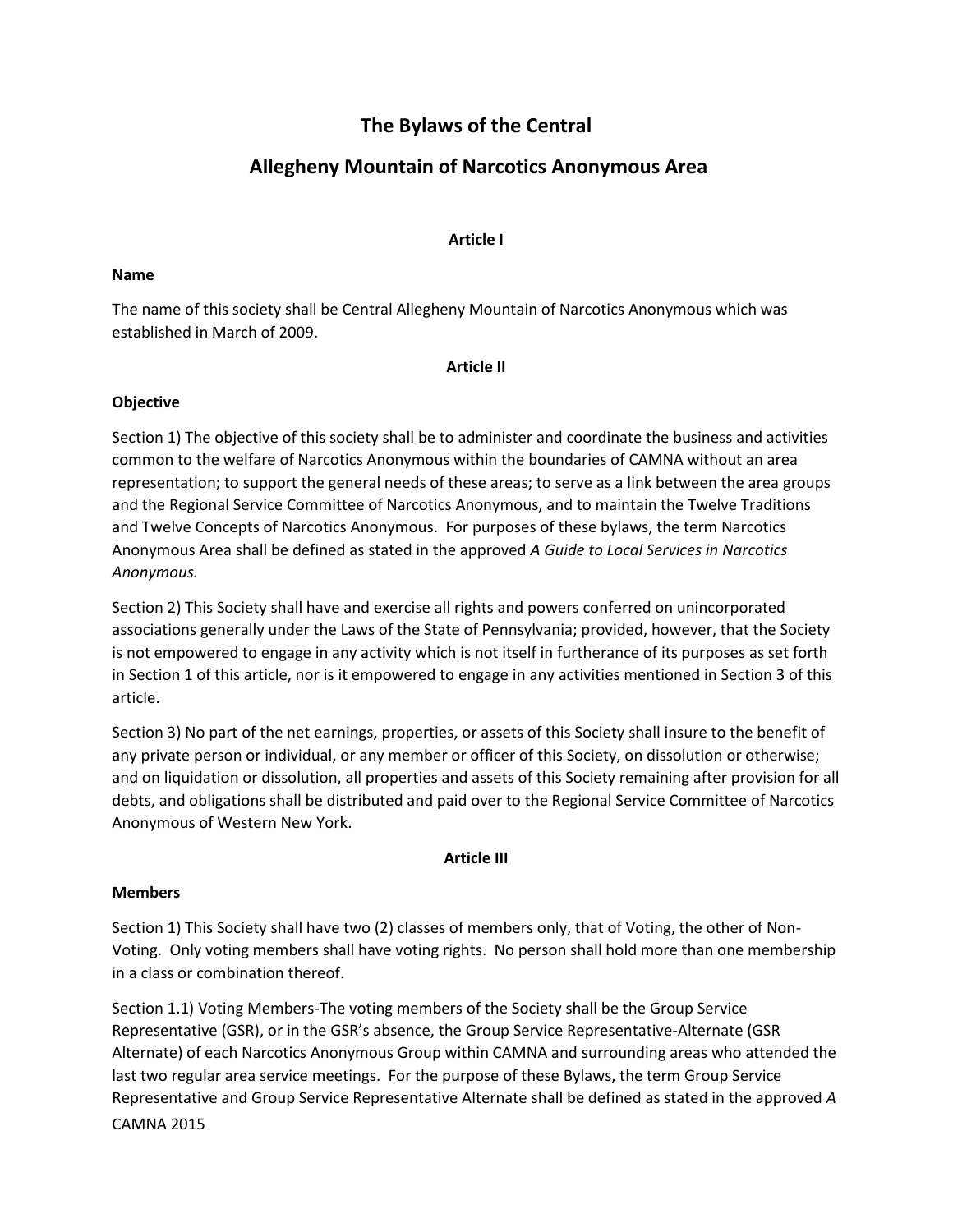*Guide to Local Services* in Narcotics Anonymous. Any group whose GSR or GSR Alternate who is absent for two (2) consecutive meetings will be considered inactive for voting purposes at the roll call of the third meeting. Any GSR or GSR Alternate must attend two consecutive meetings and will then be eligible to vote at the third consecutive meeting attended.

Section 1.2) Non-voting members-The non-voting members of the Society shall be the representative of subcommittees as defined in Article IX of these Bylaws, and officers of the society.

Section 2) There shall be no dues or fees for membership.

# **Article IV**

# **Observers**

Attendance of any meeting of this Society shall be limited to Narcotics Anonymous members only. Narcotics Anonymous members not addressed elsewhere in these Bylaws shall be classified as observers. Observers shall have the specific right to request the floor for the purpose of debate. This request shall be made through a member of the Society.

#### **Article V**

# **Officers**

Section 1) The officers of this Society shall consist of a Chairperson, Vice-Chairperson, Secretary, Treasurer, Assistant/Alternate Treasurer, Regional Committee Member (RCM) and Regional Committee Member-Alternate (RCM-Alternate).

Section 2) At the regular meeting held in January, nominations from the floor shall be made for the positions of officers and chairs of standing committees, Regional Committee Member and Regional Committee Member-Alternate, and 2 active GSRs to serve on the Steering Committee.

Nominations can be made by any member of the Society as defined in Article III of these Bylaws. Additional nominations from the floor shall be permitted at regular meeting in February. Nominations shall close at the regular meeting in February.

Section 2.1) Nominees for positions described above must be present at either January or February regular meeting to accept nominations and answer the 5 questions:

- 1) Do you meet the clean time requirement?
- 2) What experience do you bring to the position you are nominated for?
- 3) Have you stolen or misappropriated NA funds?
- 4) Have you ever not completed a service commitment and why?
- 5) Do you for any reason see that you could not fulfill the commitment you are nominated for?

Section 2.2) In the event that there are no nominations for a position, nominations may be opened for the annual meeting in March for that position only.

Section 3) The officers shall be elected by ballot to serve for two (2) years or until their successors are elected. The meeting after their election will be designated to working with the previous person who held that position to learn how to operate their new position. Their term of office shall begin at the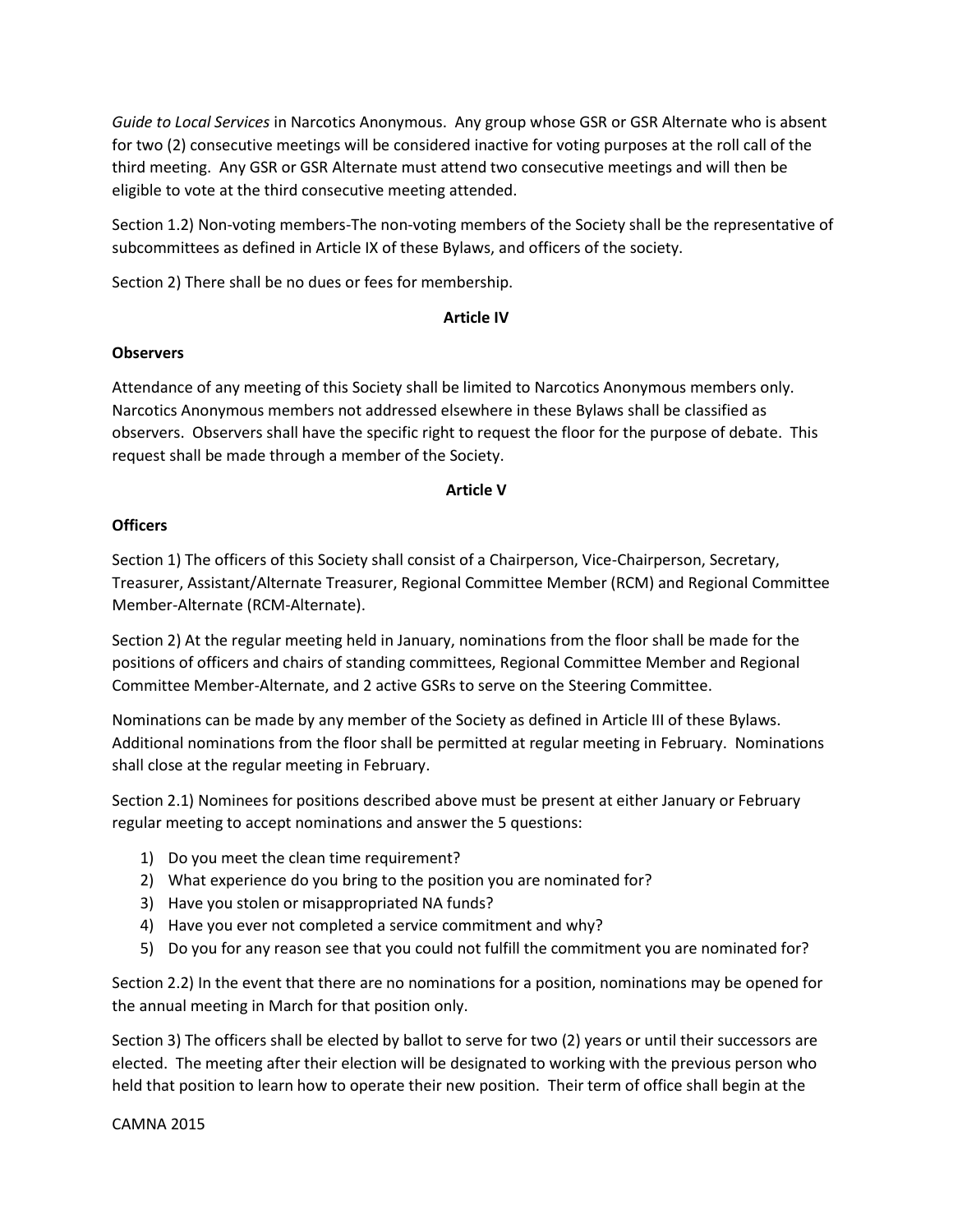start of the regular meeting following that mentoring opportunity. Members nominated must be present at the March meeting to be elected.

Section 4) No officer shall hold more than one office at a time, and no officer shall be eligible to serve more than two terms consecutively in the same office.

Section 5) An election to fill a vacancy in an office as provided in Section 1 of this Article shall occur within two regular meetings after a vacancy arises. Notice of intent to fill a vacancy shall be provided. In the case of a vacancy in the office of Chairperson, the Vice-Chairperson shall assume the duties of Chairperson until the start of the regular meeting following the election of a Chairperson.

Section 6) Any members holding an elected position of this Society who miss two (2) regular meetings of the Society without either submitting a written report to the Society or having a representative present and fulfilling the duties of their position, shall automatically resign any and all offices held in this Society and a vacancy shall arise in all such offices.

# **Article VI**

# **Duties of Officers**

Section 1) **Chairperson:** (Clean time requirement minimum three (3) years).

It is the duty of the Chairperson of this Society:

- a) To open the meeting at the appointed time by taking the chair and calling the meeting to order, having ascertained that a quorum is present.
- b) To announce in proper sequence the business that comes before the assembly or becomes in order in accordance with the prescribed order of business, agenda, or program and with existing orders of the day.
- c) To recognize members or observers who are entitled to the floor.
- d) To state and to put to vote all questions that legitimately come before the assembly as motions or that otherwise arise in the course of proceeding except questions that relate to the Chairperson and to announce the result of each vote; or if a motion that is not in order is made, to rule it out of order.
- e) To protect the assembly from obviously frivolous or dilatory motions by refusing to recognize them.
- f) To enforce the rules relating to debate and to order decorum within the assembly.
- g) To expedite business in every way compatible with the rights of members and observers.
- h) To decide all questions of order, subject to appeal-unless when in doubt, the Chairperson prefers to submit such a question to the assembly for decision.
- i) To respond to inquiries of members relating to the parliamentary procedure or factual information bearing on business of the assembly.
- j) To authenticate by the Chairperson's signature, when necessary, all acts, orders and proceedings of the assembly.
- k) To declare the meeting adjourned when the assembly so votes, or where applicable, at the time prescribed in the program, or at any time in the event of a sudden emergency affecting the safety of those present.
- l) To arrange the agenda for each meeting.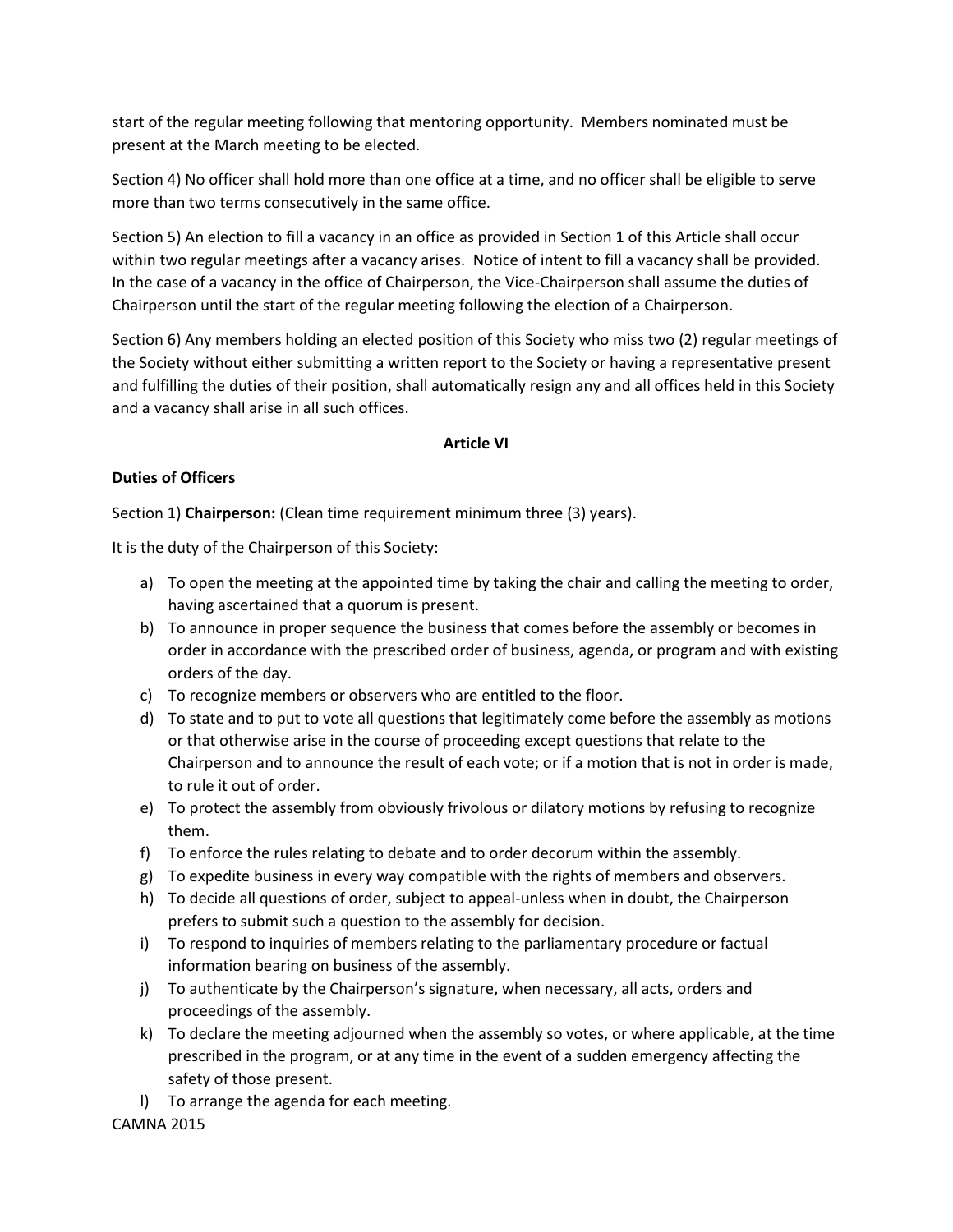- m) To conduct correspondence of the Society, as may be necessary.
- n) To sign all certified copies of acts of the Society.
- o) To make a report of the year's work at the annual meeting.
- p) To be an ex officio non-voting member of all subcommittees.
- q) To appoint all special committees except, when in the interest of the Society, it is deemed necessary to elect a special committee by ballot.
- r) To vote in accordance with the procedures of Robert's Rules of Order, in order to break all ties of votes and settle votes requiring a two-thirds majority.
- s) To maintain the Society's files and archives.
- t) To be co-signer of the Society's bank account.

Section 2) **Vice-Chair** (Clean time requirement minimum two (2) years)

It is the duty of the Vice-Chairperson of this Society:

- a) In the absence of the Area Chairperson to serve as Area Chairperson.
- b) To coordinate the functions of all subcommittees.
- c) To manage the registration of members.
- d) To be an ex-officio non-voting member of all subcommittees.
- e) To contact any member holding election positions who miss any regular meetings of the Society and inform them that they must attend the next regular meeting of the Society or send a representative or written report that their office's responsibility are being met to satisfaction of the Society as a whole, or automatically resign their office, in accordance with article V, Section 6 of these Bylaws.

#### Section 3) **Regional Committee Member** (Clean time requirement minimum four (4) years)

It is the duty of the Regional Committee Member of this Society:

- a) In the absence of the Area Chairperson and the Vice-Chairperson to serve as Chairperson.
- b) To represent the Society at each meeting of the Regional Service Committee (RSC).
- c) To provide an area report every sixty (60) days to region.
- d) To provide a written report to the assembly at each regular meeting covering the business of the RSC.
- e) To actively serve on one RSC subcommittee, when feasible.

Section 4) **Secretary** (Clean time requirement minimum one (1) year)

It is the duty of the Secretary of this Society:

- a) In the absence of the Chairperson, the Vice-Chairperson and the Regional Committee Member, to call the meeting to order and preside until the immediate election of a Chairperson *pro tempore.*
- b) To keep a record of all the proceedings of the Society.
- c) To keep on file all committee reports.
- d) To keep the official membership roll; and to call the roll at each regular meeting.
- e) To make the minutes and records available to members upon request.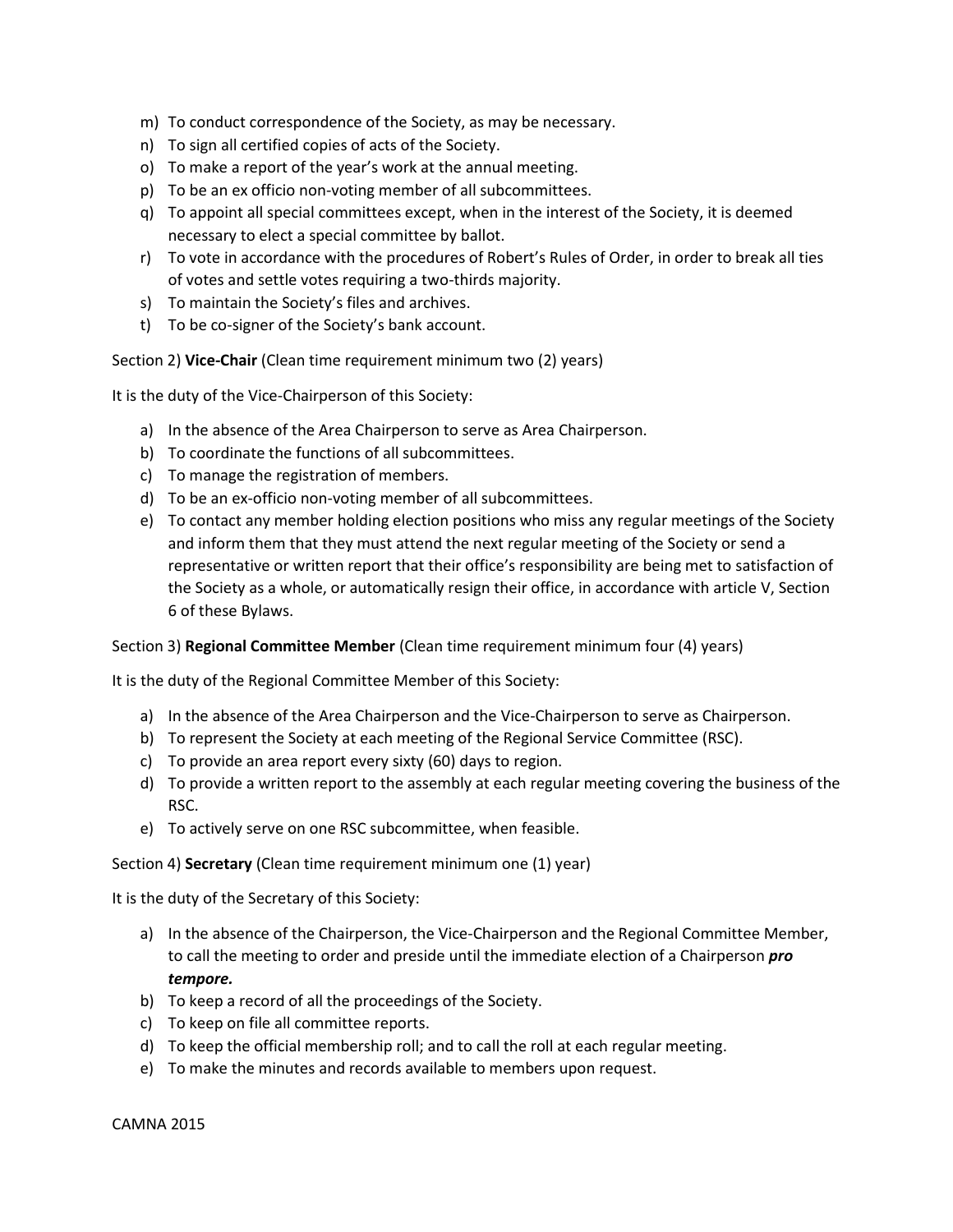- f) To notify officers, committee members, and delegates of their election or appointment, to furnish committees with whatever documents are required for the performance of their duties, and to have on hand at each meeting a list of all existing committees and their members.
- g) To sign all certified copies of acts of the Society.
- h) To maintain record books in which the Bylaws, special rules of order, standing rules, and minutes are enter, with any amendments to these documents properly recorded, and to have the current records books on hand at every meeting.
- i) To send out to the membership a notice of each special meeting known as the "call" of the meeting.
- j) To provide the minutes of the Society. This is not a functions proper to other offices, or to committees.
- k) To prepare, prior to each meeting, an order for the use of the presiding officer, knowing in their exact order, under each heading, all matters known in advance that are due to come up and, if applicable, the times for which they are set.

Section 5) **Treasurer** (Clean time requirement minimum four (4) years)

It is the duty of the Treasurer of this Society:

- a) To be the custodian of the Society's fund, not entrusted to other officers or committees.
- b) To be a co-signer of the Society's bank account.
- c) To make a receipt of receipts and disbursements at each regular meeting.
- d) To make a full financial report at the annual meeting to be audited by an appointed committee.
- e) To disburse funds as necessary to fulfill the object of the Society.

Section 6) **Assistant/Alternate Treasurer** (Clean time requirement minimum three (3) years)

It is the duty of the Assistant/Alternate Treasurer of this Society:

- a) To assist the Treasurer at the Society's meetings with donation collection, disbursement of funds, and financial reports.
- b) To assist the Treasurer in monthly audits of the Society's funds.
- c) Not to be a co-signer of the Society's bank account.
- d) Not to be a depositor of the Society's funds.

# Section 7) **Regional Committee Member-Alternate** (Clean time requirement minimum two (2) years)

It is the duty of the Regional Committee Member-Alternate of this Society:

- a) In the absence of the Regional Committee Member to serve as Regional Committee Member.
- b) This is a two (2) year commitment and this position becomes RCM in a vacancy at the start of the second year of service.
- c) To attend each meeting of the Regional Service Committee, if feasible.
- d) To actively serve on one RSC subcommittees, if feasible.

Section 8) Any member of this Society who does not carry out the duties of their office, or any member, who twice violates the duties of their office, shall automatically resign any and all offices held in this Society, and a vacancy shall arise in all such offices.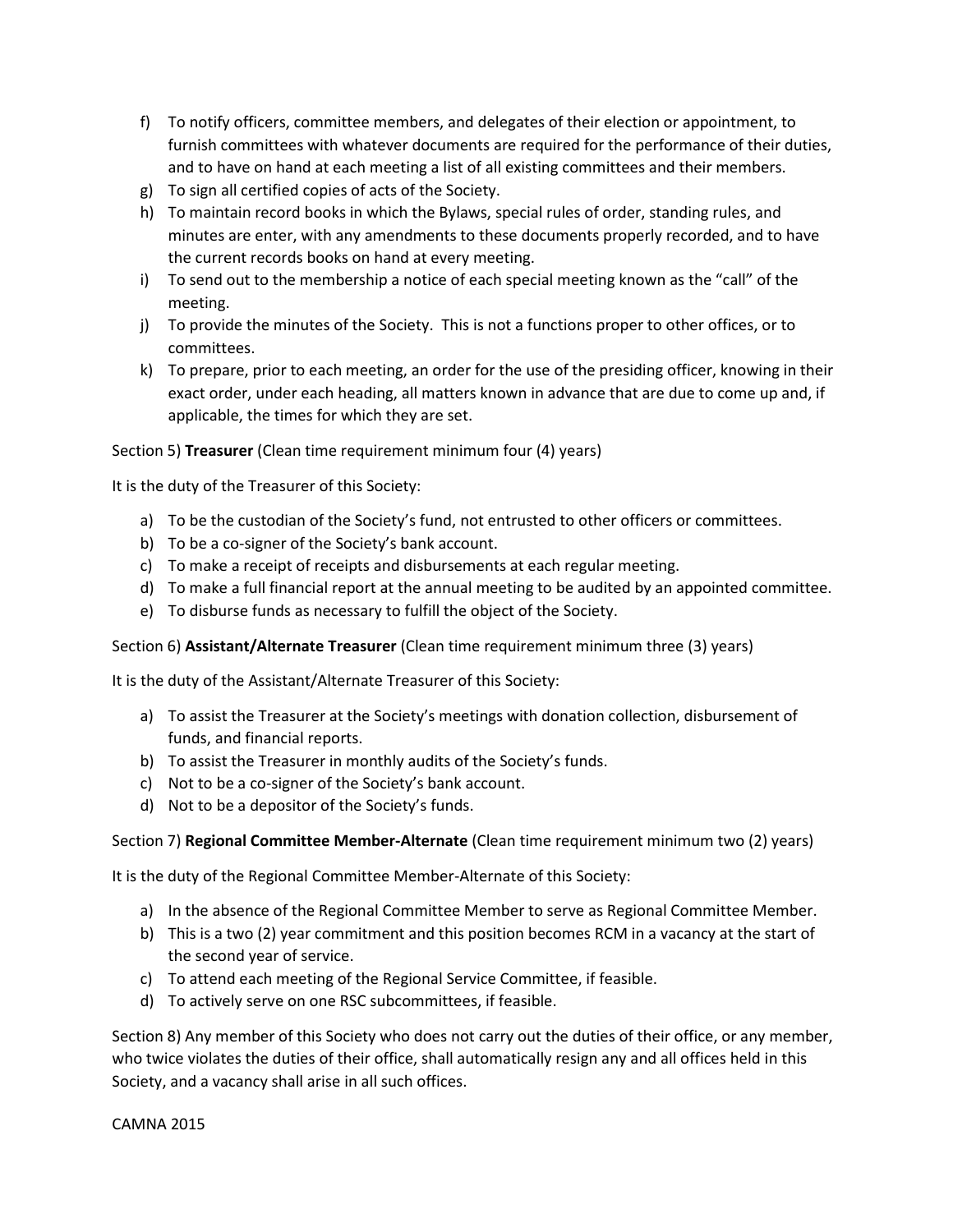# **Article VII**

# **Steering Committee**

Section 1) The Society shall have seven (7) members of the Steering Committee. The members of the Steering Committee shall be the Society's Chairperson, Vice-Chairperson, Secretary, Treasurer, Regional Committee Member and two (2) active GSRs. At the annual meeting two (2) active GSRs shall be elected as members of the Steering Committee.

This committee shall elect the Chairperson of this committee promptly after the annual meeting. The members of the Steering Committee shall hold offices for a two (2) year term or until their successors are elected, provided that they continue to meet the qualifications required by these Bylaws. Their term of office shall begin at the start of the regular meeting following the meeting at which they are elected. No person shall be eligible to serve more than two (2) terms consecutively on this committee. An election to fill a vacancy in office as provided in this section shall occur within two (2) regular meetings after the vacancy arises. Notice of intent to fill a vacancy shall be provided.

Section 2) The Steering Committee shall make recommendations to the Society, perform any other duties expressly delegated to it by the Society, and shall be subject to the orders of the Society, and none of these acts shall conflict with action taken by the Society.

Section 3) The Steering Committee shall meet at any time deemed necessary by its Chairperson or the Society's Chairperson. The Steering Committee shall submit a written report of the month's business at each regular meeting of the Society.

Section 4) The Steering Committee is directed to report to the ASC within thirty (30) days that all business (motions, syntax) that is directed to the Steering Committee is placed back on the table at the next ASC meeting.

Section 5) The Steering Committee must perform annual, and/or bi-annual financial auditing of the ASC and its subcommittees.

# **Article VIII**

# **Subcommittees Chairperson's minimum clean time requirement is two (2) years.**

# Section 1) **Public Relations**

A Public Relations Subcommittee shall be composed of a Chairperson, Vice-Chairperson, Secretary, Treasurer and other volunteers. The assembly at the annual meeting shall elect the Chairperson; the Committee Chairperson shall promptly appoint the Vice-Chair, Secretary and Treasurer.

It shall be the duty of this committee to arrange speakers for speaking events outside of the Narcotics Anonymous community and to coordinate media activities. This committee shall have standing authority to act for the Society in matters relating to the aforementioned duties, and will do so within the guidelines as stated in the approved *Guide to Public Information* and other corresponding literature.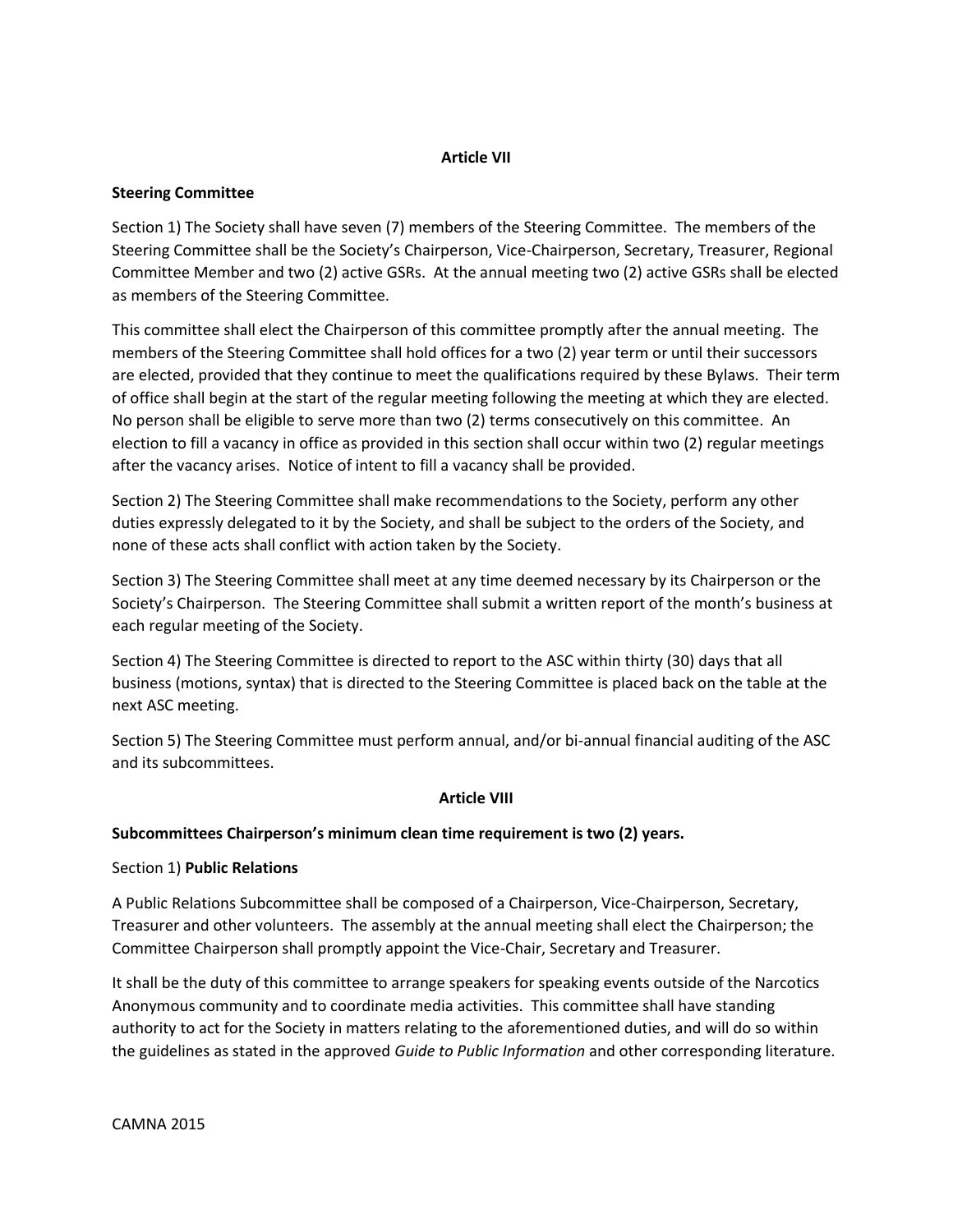#### Section 2) **Literature**

A Literature Subcommittee shall be composed of a Chairperson, a Treasurer/Inventory Manager and other volunteers. The Chairperson shall be elected by the assembly at the annual meeting. The Treasurer/Inventory Manager shall be appointed by the committee Chairperson promptly after the annual meeting. It shall be the duty of this committee to contribute written material to the Regional Service Literature Committee to develop new literature, and to keep a stock of literature on hand to distribute to groups in the CAMNA area. This committee shall have standing authority to act for the Society in matters relating to the aforementioned duties and will do so within the guidelines as set forth in the approved *Literature Handbook* or corresponding literature.

# Section 3) **Hospitals and Institutions**

A Hospital and Institution Subcommittee shall be composed of a Chairperson, a Vice-Chairperson /Secretary, a Coordinator/Treasurer shall be appointed by the committee promptly after the annual meeting. It shall be the duty of this committee to unify the efforts of the  $12<sup>th</sup>$  step work within hospitals and institutions. This committee shall have standing authority to act for the Society in matters relating to the aforementioned duties and will do so within the guidelines as set forth in the approved *H&I Handbook* or corresponding literature.

# Section 4) **Helpline**

A Helpline Subcommittee shall be composed of a Chairperson, Vice-Chairperson, Secretary, and other phone volunteers. The assembly at the annual meeting shall elect the Chairperson. The Chairperson of the subcommittee shall appoint the Vice-Chairperson and Secretary promptly after the annual meeting. It shall be the duty of this subcommittee to unify the efforts to maintain our primary purpose to carry the message to the addict who still suffers by providing helpline services in accordance with the Twelve Traditions of Narcotics Anonymous. This subcommittee shall have standing authority to act for the Society in matters relating to the aforementioned duties and will do so within the guidelines as set forth in the approved *A Guide to Helpline Services.* The qualifications for Chairperson for this subcommittee shall parallel those of the Public Relations Chairperson as set forth in the approve *A Guide to Local Services in Narcotics Anonymous.*

# Section 5) **Activities**

An Activities Subcommittee shall be composed of a Chairperson, Vice-Chairperson, Secretary, Treasurer and other volunteers. The Chairperson shall be elected by the assembly at the annual meeting. The Vice-Chairperson, Secretary and Treasurer shall be appointed by the committee Chairperson promptly after the annual meeting. It shall be the duty and purpose of the subcommittee to unify local groups by providing activities on a monthly basis (the third (3<sup>rd</sup>) weekend of each month) of the subcommittees choice, to prove the Area Service Committee with a newsletter titled Just For Today within the guidelines of the approved service manual in Narcotics Anonymous or corresponding literature and 2-3 Learning Days per year. This committee shall have standing authority to act for the Society in matters related to the aforementioned duties, and will do so within the guidelines as stated in the *Guide to Local Service in Narcotics Anonymous* or corresponding literature.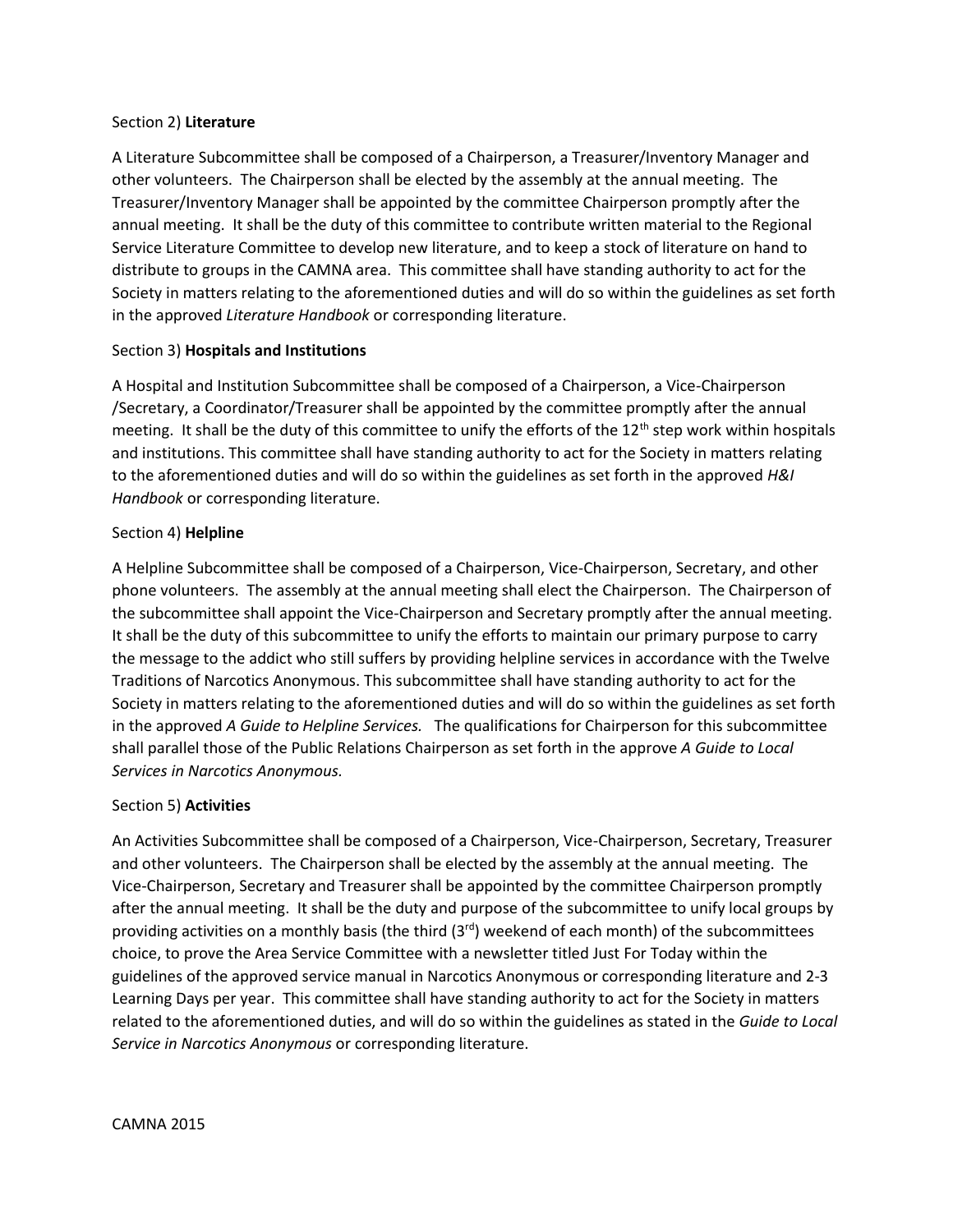# Section 6) **Policy**

A Policy Subcommittee shall be composed of a Chairperson, Vice-Chairperson, Secretary, Archivist and other volunteers. The Chairperson shall be elected by the assembly at the annual meeting. The committee shall promptly elect the Vice-Chairperson, Secretary and Archivist after the annual meeting. It shall be the duty and purpose of the subcommittee to evaluate suggestions in conference policy or procedure and proposed changes or modification to the service structure. It shall also be the duty of this committee to notify the assembly of any policy and/or precedent or procedures. This committee shall have standing authority to act for the Society in matters related to the aforementioned duties, and will do so within the guidelines as stated in the *Guide to Local Service in Narcotics Anonymous* or corresponding literature.

# Section 7) **Meeting Schedule Chairperson**

The Area Service Committee Chairperson shall appoint a Meeting Schedule Chairperson and/or Co-Chairperson at the annual meeting. These chairpersons are responsible to develop an accurate meeting schedule for the local groups/assembly on a monthly or quarterly basis and will do so within the guidelines as stated by the Area By-laws and direction of the voting members when appropriate. They are to contact any group listed on the meeting schedule at least every three (3) months who do not attend the Area Service Meeting to assure active meetings on the meeting schedule and to notify the appointed Meeting Schedule Chairperson(s) of any changes. A Narcotics Anonymous meeting within the CAMNA Area must meet every week for two (2) months to be applied to the schedule to assure active participation for local members.

# Section 8) **Other Committees**

Such other committees or special committees ( i.e. as hoc committee) shall be formed as the Society shall from time to time deem necessary to carry on the work of the Society. No committee shall perform any duties of another committee without previous consent from that committee's Chairperson and the Society's Vice-Chairperson for review.

# Section 9) **Subcommittee Chairpersons**

It shall be the duty of each subcommittee Chairperson to submit a written report at each regular meeting of this Society, and an annual report at the annual meeting. These reports area to be submitted to the Society's Vice-Chairperson for review. Subcommittee reports at each ASC will be an agenda of topics and projects subcommittees will be working on at their next meeting/meetings.

# Section 10) **Special Fundraising**

Subcommittees may fundraise **ONLY** with prior approval of this society through the primary motion.

# Section 11) **Budgets**

All subcommittees must submit a yearly budget promptly after the annual meeting in April.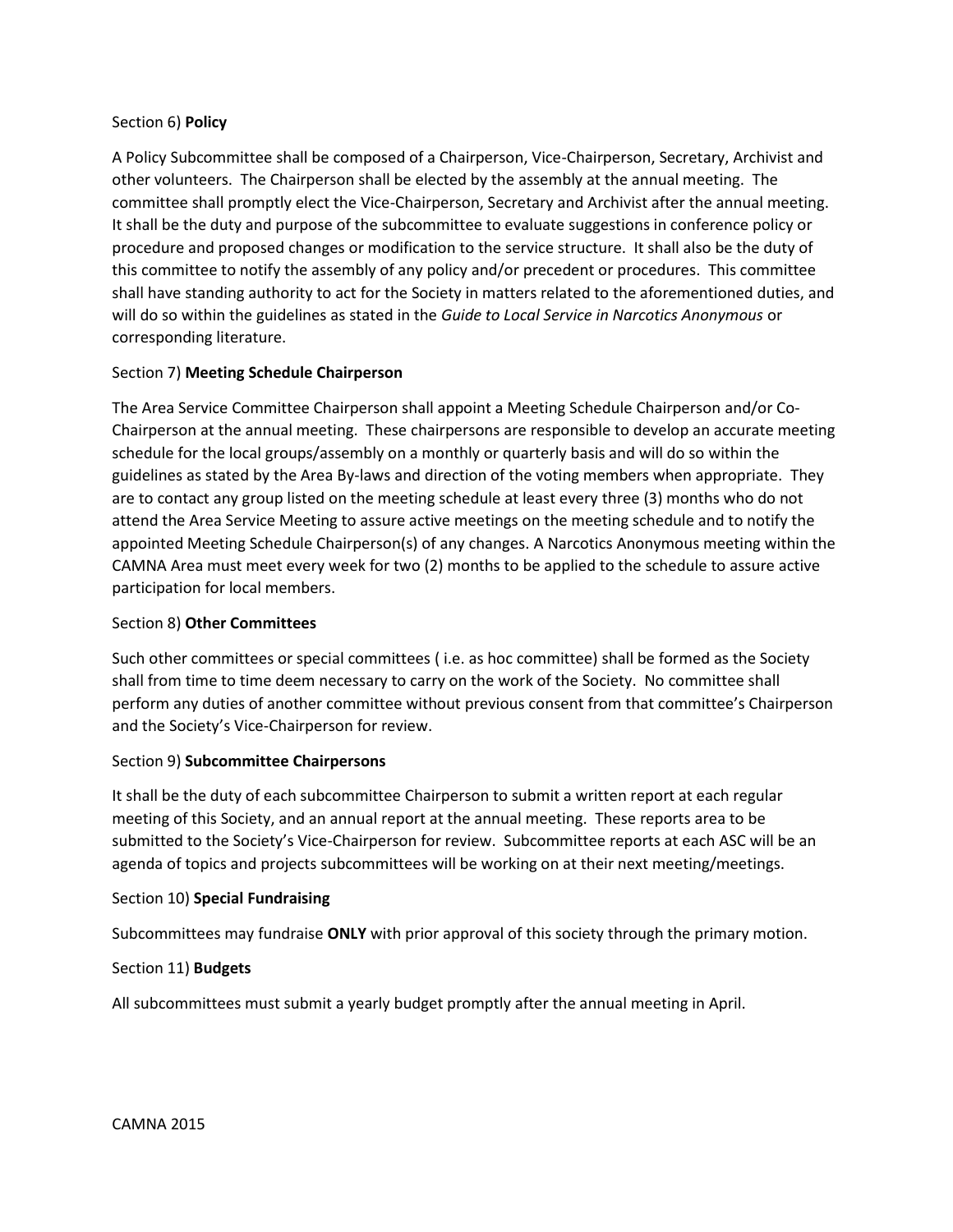Section 12) **Journals**

All Area and Subcommittee persons responsible for handling NA funds are required to maintain a ledger according to basic accounting principles. Said ledger will be provided by the *Area's Service Body and reviewed by the Steering Committee as per the CAMNA Area Service Committee Bylaws.*

## **Article IX**

# **Rules and Procedures**

Section 1) Order of Business at the regular meeting of this Society shall be in accordance within the guidelines of *Guide to Local Service in Narcotics Anonymous* or corresponding literature.

Section 2) Order of Business for the annual meeting of this Society shall consist of:

- **1) Open with the Serenity Prayer**
- **2) Reading of the Traditions & Concepts**
- **3) Reading and approval of Minutes from previous ASC meeting**
- **4) Annual Reports** 
	- A) Yearly Treasurer's Report
	- B) Subcommittees
		- a) H&I Report
		- b) Literature Report
		- c) Public Information Report
		- d) Helpline Report
	- C) Chairperson's Annual Report
	- D) Regional Committee Member Annual Report

# **5) Routine Business**

- A) Take donations
- B) Pay bills
- C) Open mail

# **6) Election of Trusted Servants**

- A) Area Chairperson
- B) Area Vice Chairperson
- C) Area Secretary
- D) Area Treasurer
- E) Area Alternate Treasurer
- F) Regional Committee Member
- G) Alternate Regional Committee Member
- H) H&I Chairperson
- I) Literature Chairperson
- J) Publics Relations Chairperson
- K) Helpline Chairperson
- L) Activities Chairperson (with appointment of Newsletter Editor)
- M) Policy Chairperson
- N) Meeting Schedule Chairperson (appointed by current ASC Chairperson)
- O) Two (2) Steering Committee GSRs from active GSRs